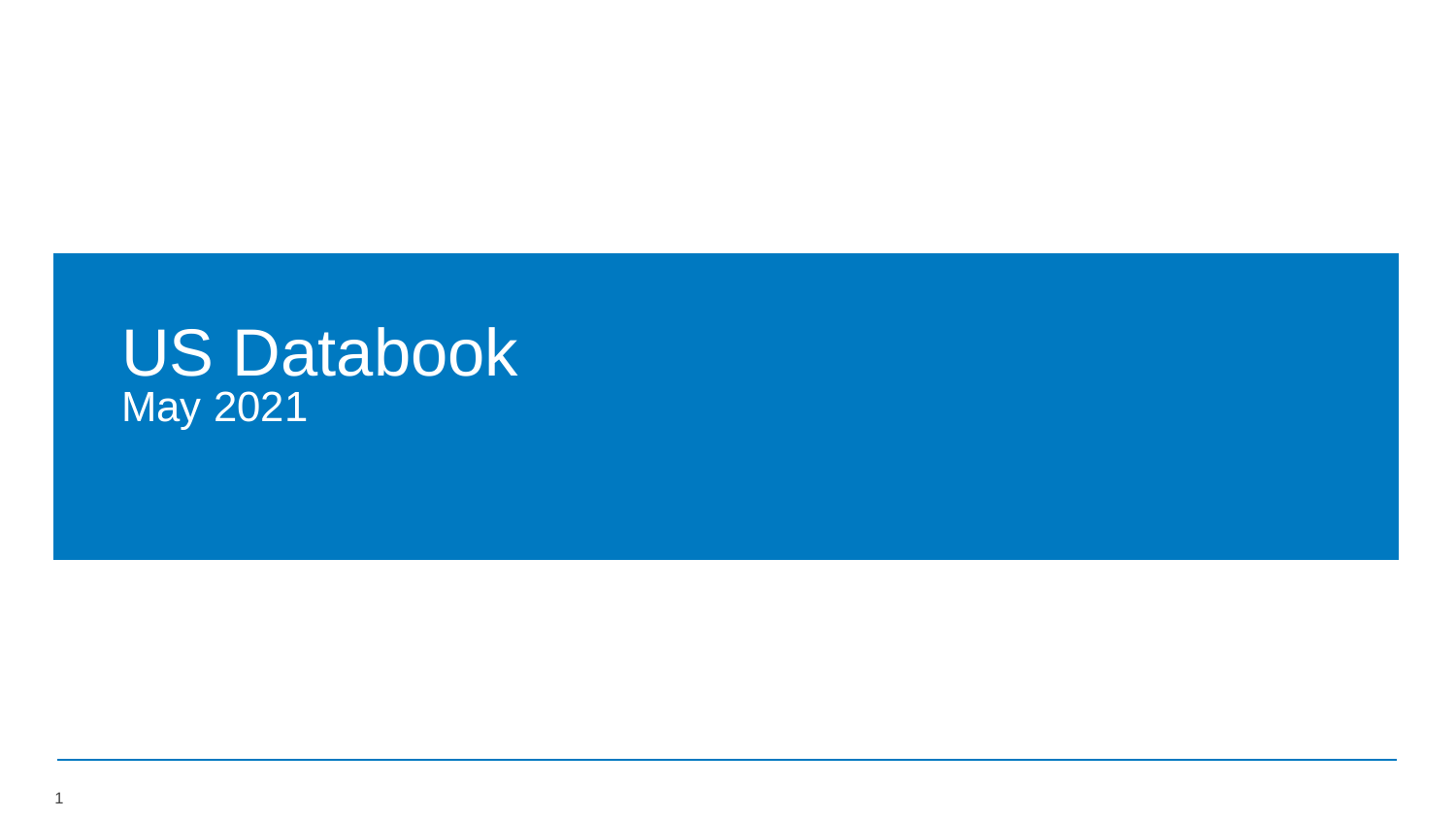## Cautionary statement

## nationalgrid

This presentation contains certain statements that are neither reported financial results nor other historical information. These statements are forward-looking statements within the meaning of Section 27A of the Securities Act of 1933, as amended, and Section 21E of the Securities Exchange Act of 1934, as amended. These statements include information with respect to National Grid's (the Company) financial condition, its results of operations and businesses, strategy, plans and objectives. Words such as 'aims', 'anticipates', 'expects', 'should', 'intends', 'plans', 'believes', 'outlook', 'seeks', 'estimates', 'targets', 'may', 'will', 'continue', 'project' and similar expressions, as well as statements in the future tense, identify forward-looking statements. These forward-looking statements are not guarantees of National Grid's future performance and are subject to assumptions, risks and uncertainties that could cause actual future results to differ materially from those expressed in or implied by such forward-looking statements. Many of these assumptions, risks and uncertainties relate to factors that are beyond National Grid's ability to control, predict or estimate precisely, such as the impact of COVID-19 on our operations, our employees, our counterparties, our funding and our regulatory and legal obligations, but also, more widely, changes in laws or regulations, including any arising as a result of the United Kingdom's exit from the European Union, announcements from and decisions by governmental bodies or regulators, including the implementation of the RIIO-2 price controls as well as increased economic uncertainty following the COVID-19 pandemic; the timing of construction and delivery by third parties of new generation projects requiring connection; breaches of, or changes in, environmental, climate change and health and safety laws or regulations, including breaches or other incidents arising from the potentially harmful nature of its activities; network failure or interruption, the inability to carry out critical non network operations and damage to infrastructure, due to adverse weather conditions including the impact of major storms as well as the results of climate change, due to counterparties being unable to deliver physical commodities, or due to the failure of or unauthorised access to or deliberate breaches of National Grid's IT systems and supporting technology; failure to adequately forecast and respond to disruptions in energy supply; performance against regulatory targets and standards and against National Grid's peers with the aim of delivering stakeholder expectations regarding costs and efficiency savings; and customers and counterparties (including financial institutions) failing to perform their obligations to the Company. Other factors that could cause actual results to differ materially from those described in this presentation include fluctuations in exchange rates, interest rates and commodity price indices; restrictions and conditions (including filing requirements) in National Grid's borrowing and debt arrangements, funding costs and access to financing; regulatory requirements for the Company to maintain financial resources in certain parts of its business and restrictions on some subsidiaries' transactions such as paying dividends, lending or levying charges; the delayed timing of recoveries and payments in National Grid's regulated businesses and whether aspects of its activities are contestable; the funding requirements and performance of National Grid's pension schemes and other post-retirement benefit schemes; the failure to attract, develop and retain employees with the necessary competencies, including leadership skills, and any significant disputes arising with National Grid's employees or the breach of laws or regulations by its employees; the failure to respond to market developments, including competition for onshore transmission; the threats and opportunities presented by emerging technology; the failure by the Company to respond to, or meet its own commitments as a leader in relation to, climate change development activities relating to energy transition, including the integration of distributed energy resources; and the need to grow the Company's business to deliver its strategy, as well as incorrect or unforeseen assumptions or conclusions (including unanticipated costs and liabilities) relating to business development activity, including the acquisition of WPD, the sale of the Company's Rhode Island gas and electricity business and the proposed sale of a majority stake in its UK gas transmission business. For further details regarding these and other assumptions, risks and uncertainties that may impact National Grid, please read the Strategic Report section and the 'Risk factors' on pages 227 to 230 of National Grid's most recent Annual Report and Accounts as updated by National Grid's unaudited half-year financial information for the six months ended 30 September 2020 published on 12 November 2020. In addition, new factors emerge from time to time and National Grid cannot assess the potential impact of any such factor on its activities or the extent to which any factor, or combination of factors, may cause actual future results to differ materially from those contained in any forward-looking statement. Except as may be required by law or regulation, the Company undertakes no obligation to update any of its forward-looking statements, which speak only as of the date of this presentation.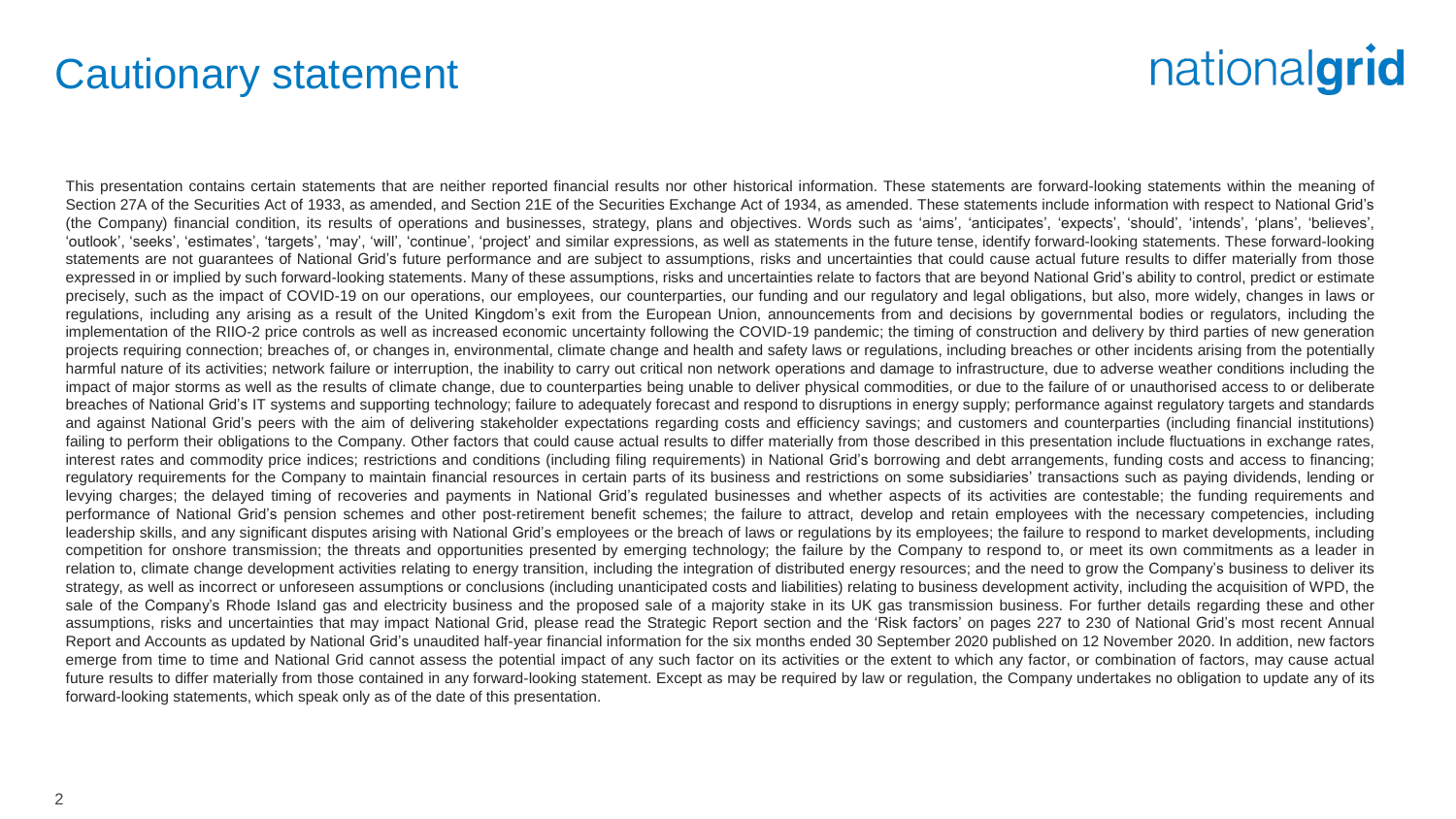

## Return on equity

### Data tables – New York and Massachusetts

**HISTORICAL ACHIEVED RETURNS ON EQUITY**

### **NEW YORK**

|               | <b>KEDNY</b>   |          | <b>KEDLI</b>   |          |                | <b>NIMO Electric</b> | <b>NIMO Gas</b> |          |  |
|---------------|----------------|----------|----------------|----------|----------------|----------------------|-----------------|----------|--|
|               | <b>Allowed</b> | Achieved | <b>Allowed</b> | Achieved | <b>Allowed</b> | Achieved             | <b>Allowed</b>  | Achieved |  |
| <b>CY2014</b> | 9.4%           | 8.5%     | 9.8%           | 6.5%     | 9.3%           | 9.0%                 | 9.3%            | 8.3%     |  |
| <b>CY2015</b> | 9.4%           | 7.1%     | 9.8%           | 7.3%     | 9.3%           | 8.1%                 | 9.3%            | 8.4%     |  |
| <b>FY2017</b> | 9.0%           | 8.2%     | 9.0%           | 9.5%     | 9.3%           | 8.5%                 | 9.3%            | 6.6%     |  |
| <b>FY2018</b> | 9.0%           | 9.0%     | 9.0%           | 10.1%    | 9.0%           | 8.8%                 | 9.0%            | 7.9%     |  |
| <b>FY2019</b> | 9.0%           | 6.2%     | 9.0%           | 9.9%     | 9.0%           | 9.4%                 | 9.0%            | 9.8%     |  |
| <b>FY2020</b> | 9.0%           | 7.7%     | 9.0%           | 9.7%     | 9.0%           | 8.9%                 | 9.0%            | 8.7%     |  |
| <b>FY2021</b> | 9.0%           | 6.1%     | 9.0%           | 8.2%     | 9.0%           | 6.3%                 | 9.0%            | 7.2%     |  |

#### **MASSACHUSETTS**

|               | <b>Allowed</b> | <b>Mass Electric</b><br>Achieved | <b>Mass Gas</b><br>Achieved<br><b>Allowed</b> |      |  |  |  |
|---------------|----------------|----------------------------------|-----------------------------------------------|------|--|--|--|
| <b>CY2014</b> | 10.35%         | 4.6%                             | 9.75%                                         | 7.8% |  |  |  |
| <b>CY2015</b> | 10.35%         | 3.4%                             | 9.75%                                         | 8.4% |  |  |  |
| <b>FY2017</b> | 9.9%           | 4.3%                             | 9.75%                                         | 7.7% |  |  |  |
| <b>FY2018</b> | 9.9%           | 9.0%                             | 9.75%                                         | 6.6% |  |  |  |
| <b>FY2019</b> | 9.9%           | 7.8%                             | 9.5%                                          | 7.4% |  |  |  |
| <b>FY2020</b> | 9.6%           | 10.3%                            | 9.5%                                          | 7.8% |  |  |  |
| <b>FY2021</b> | 9.6%           | 5.3%                             | 9.5%                                          | 5.7% |  |  |  |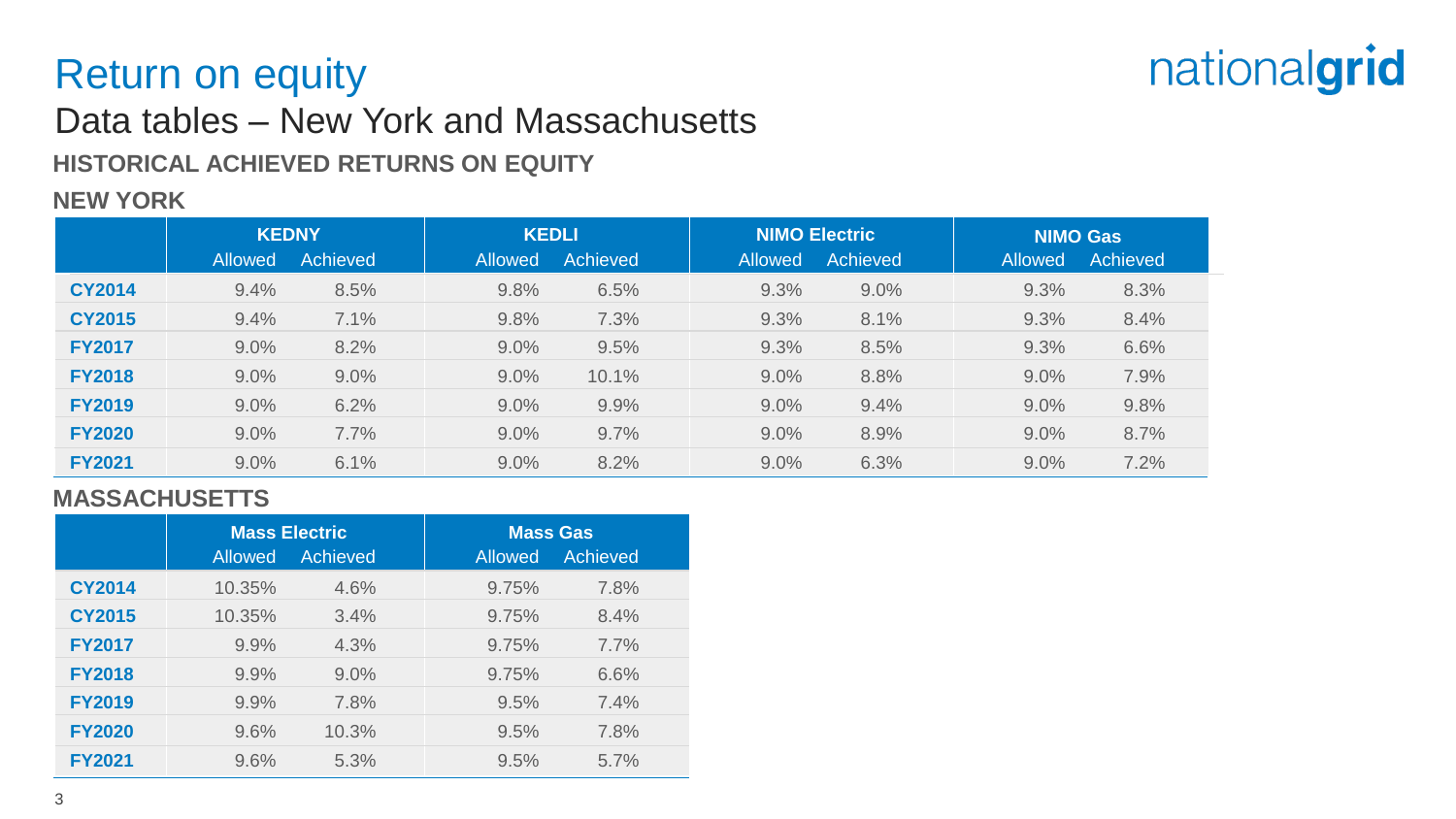## Return on equity

## Data tables – Rhode Island and FERC

**HISTORICAL ACHIEVED RETURNS ON EQUITY**

### **RHODE ISLAND**

|               | <b>Allowed</b> | <b>Narragansett Electric</b><br>Achieved | <b>Narragansett Gas</b><br><b>Allowed</b><br>Achieved |       |  |  |  |
|---------------|----------------|------------------------------------------|-------------------------------------------------------|-------|--|--|--|
| <b>CY2014</b> | 9.5%           | 9.5%                                     | 9.5%                                                  | 11.6% |  |  |  |
| <b>CY2015</b> | 9.5%           | 10.5%                                    | 9.5%                                                  | 9.8%  |  |  |  |
| <b>FY2017</b> | 9.5%           | 6.2%                                     | 9.5%                                                  | 9.4%  |  |  |  |
| <b>FY2018</b> | 9.5%           | 5.6%                                     | 9.5%                                                  | 8.4%  |  |  |  |
| <b>FY2019</b> | 9.28%          | 10.7%                                    | 9.28%                                                 | 4.7%  |  |  |  |
| <b>FY2020</b> | 9.28%          | 11.9%                                    | 9.28%                                                 | 8.8%  |  |  |  |
| <b>FY2021</b> | 9.28%          | 10.0%                                    | 9.28%                                                 | 6.9%  |  |  |  |

#### **FERC**

|               | <b>Narragansett</b><br>Achieved<br><b>Allowed</b> |       | <b>Allowed</b> | <b>Long Island Generation</b><br>Achieved | <b>Allowed</b> | <b>New England Power</b><br><b>Achieved</b> | <b>Canadian Interconnector</b><br><b>Achieved</b><br><b>Allowed</b> |       |  |
|---------------|---------------------------------------------------|-------|----------------|-------------------------------------------|----------------|---------------------------------------------|---------------------------------------------------------------------|-------|--|
| <b>CY2014</b> | 10.57%                                            | 12.1% | 10.0%          | 10.5%                                     | 10.57%         | 11.6%                                       | 13.0%                                                               | 13.0% |  |
| <b>CY2015</b> | 10.57%                                            | 11.2% | 9.9%           | 12.5%                                     | 10.57%         | 11.0%                                       | 13.0%                                                               | 13.0% |  |
| <b>FY2017</b> | 10.57%                                            | 11.4% | 9.9%           | 12.0%                                     | 10.57%         | 11.1%                                       | 13.0%                                                               | 13.0% |  |
| <b>FY2018</b> | 10.57%                                            | 11.5% | 9.9%           | 13.5%                                     | 10.57%         | 11.0%                                       | 13.0%                                                               | 13.0% |  |
| <b>FY2019</b> | 10.57%                                            | 11.3% | 9.9%           | 14.2%                                     | 10.57%         | 11.0%                                       | 13.0%                                                               | 13.0% |  |
| <b>FY2020</b> | 10.57%                                            | 11.1% | 9.9%           | 14.1%                                     | 10.57%         | 11.0%                                       | 13.0%                                                               | 13.0% |  |
| <b>FY2021</b> | 10.57%                                            | 11.1% | 9.9%           | 12.2%                                     | 10.57%         | 11.0%                                       | 13.0%                                                               | 13.0% |  |

# nationalgrid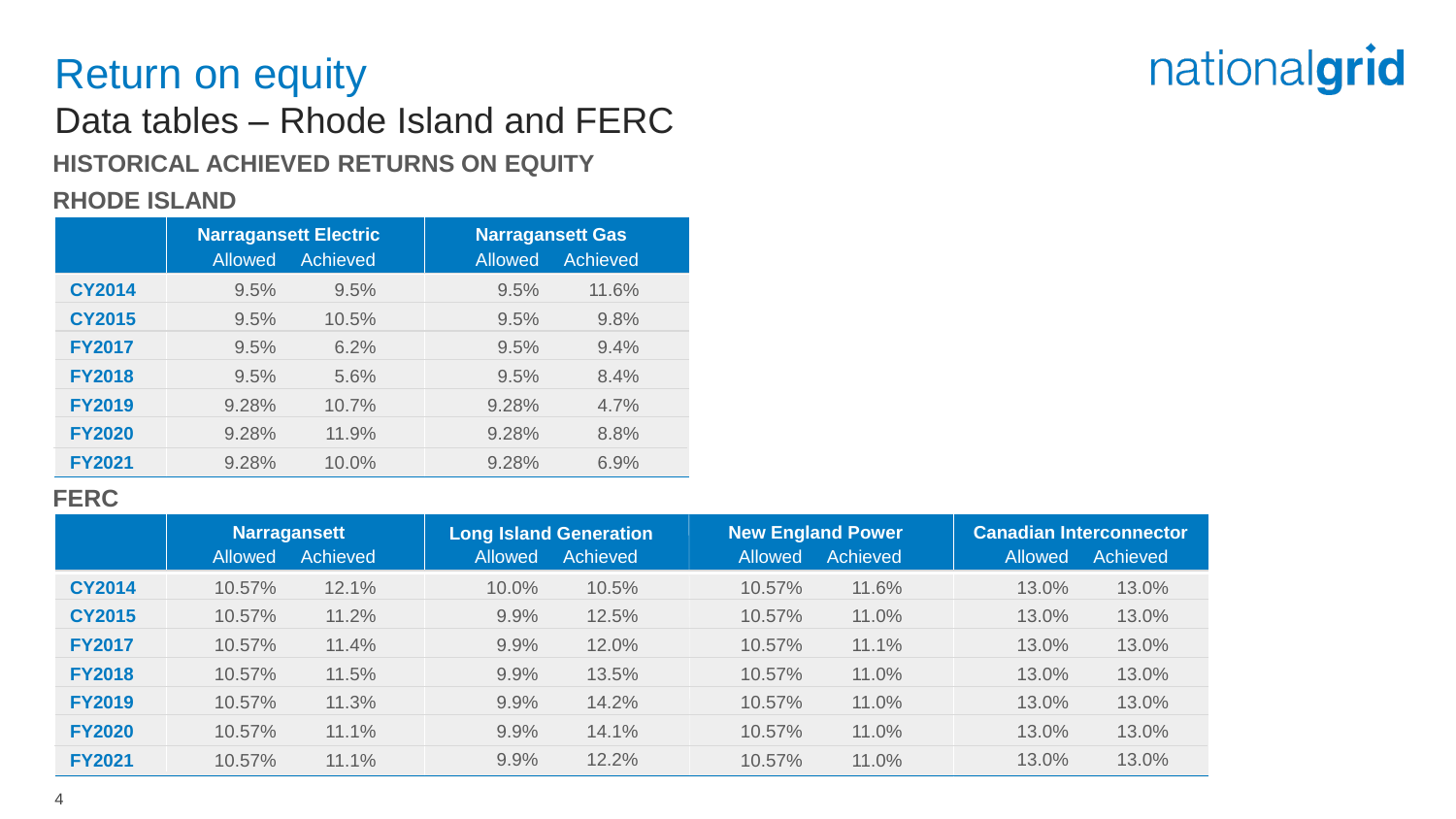### Rate Base



### Data tables – New York, Massachusetts, Rhode Island and FERC **HISTORICAL RATE BASE**

#### **NEW YORK**

#### **MASSACHUSETTS**

| $\mathsf{Sm}$ | <b>KEDNY</b> | <b>KEDLI</b> | <b>NIMO</b><br><b>Electric</b> | <b>NIMO</b><br><b>Gas</b> | <b>TOTAL</b><br><b>NEW YORK</b> | $\mathsf{Sm}$ | <b>Massachusetts</b><br><b>Electric</b> | <b>Massachusetts</b><br>Gas | <b>TOTAL</b><br><b>MASSACHUSETTS</b> |
|---------------|--------------|--------------|--------------------------------|---------------------------|---------------------------------|---------------|-----------------------------------------|-----------------------------|--------------------------------------|
| 2015/16       | 2,525        | 2,176        | 4,621                          | 1,160                     | 10,482                          | 2015/16       | 2,156                                   | 1,945                       | 4,101                                |
| 2016/17       | 2,722        | 2,256        | 4,737                          | 1,052                     | 10,767                          | 2016/17       | 2,281                                   | 2,251                       | 4,532                                |
| 2017/18       | 3,159        | 2,355        | 5,000                          | 1,167                     | 11,681                          | 2017/18       | 2,457                                   | 2,488                       | 4,945                                |
| 2018/19       | 3,711        | 2,630        | 5,358                          | 1,266                     | 12,965                          | 2018/19       | 2,564                                   | 2,761                       | 5,325                                |
| 2019/20       | 4,555        | 2,932        | 5,881                          | 1,328                     | 14,696                          | 2019/20       | 2,858                                   | 3,108                       | 5,966                                |
| 2020/21       | 4,958        | 3,158        | 6,206                          | 1,467                     | 15,789                          | 2020/21       | 3,033                                   | 3,521                       | 6,554                                |

#### **RHODE ISLAND**

#### **FERC**

| ∖\$m    | <b>Narragansett</b><br><b>Electric</b> | <b>Narragansett</b><br><b>Gas</b> | <b>TOTAL</b><br><b>RHODE ISLAND</b> | $\mathsf{Sm}$ | Narragansett<br>Transmission | <b>Long Island</b><br><b>Generation</b> | New England<br><b>Power</b> | <b>Canadian</b><br>Interconnector | <b>TOTAL</b><br><b>FERC</b> |
|---------|----------------------------------------|-----------------------------------|-------------------------------------|---------------|------------------------------|-----------------------------------------|-----------------------------|-----------------------------------|-----------------------------|
| 2015/16 | 657                                    | 577                               | 1,234                               | 2015/16       | 608                          | 420                                     | 1,405                       | 11                                | 2,444                       |
| 2016/17 | 665                                    | 640                               | 1,305                               | 2016/17       | 697                          | 422                                     | 1,543                       | 31                                | 2,693                       |
| 2017/18 | 740                                    | 745                               | 1,485                               | 2017/18       | 721                          | 410                                     | 1,667                       | 30                                | 2,828                       |
| 2018/19 | 779                                    | 887                               | 1,666                               | 2018/19       | 744                          | 454                                     | 1,630                       | 79                                | 2,907                       |
| 2019/20 | 895                                    | 944                               | 1,839                               | 2019/20       | 788                          | 456                                     | 1,844                       | 52                                | 3,140                       |
| 2020/21 | 950                                    | ,082                              | 2,032                               | 2020/21       | 787                          | 440                                     | 1,970                       | 58                                | 3,255                       |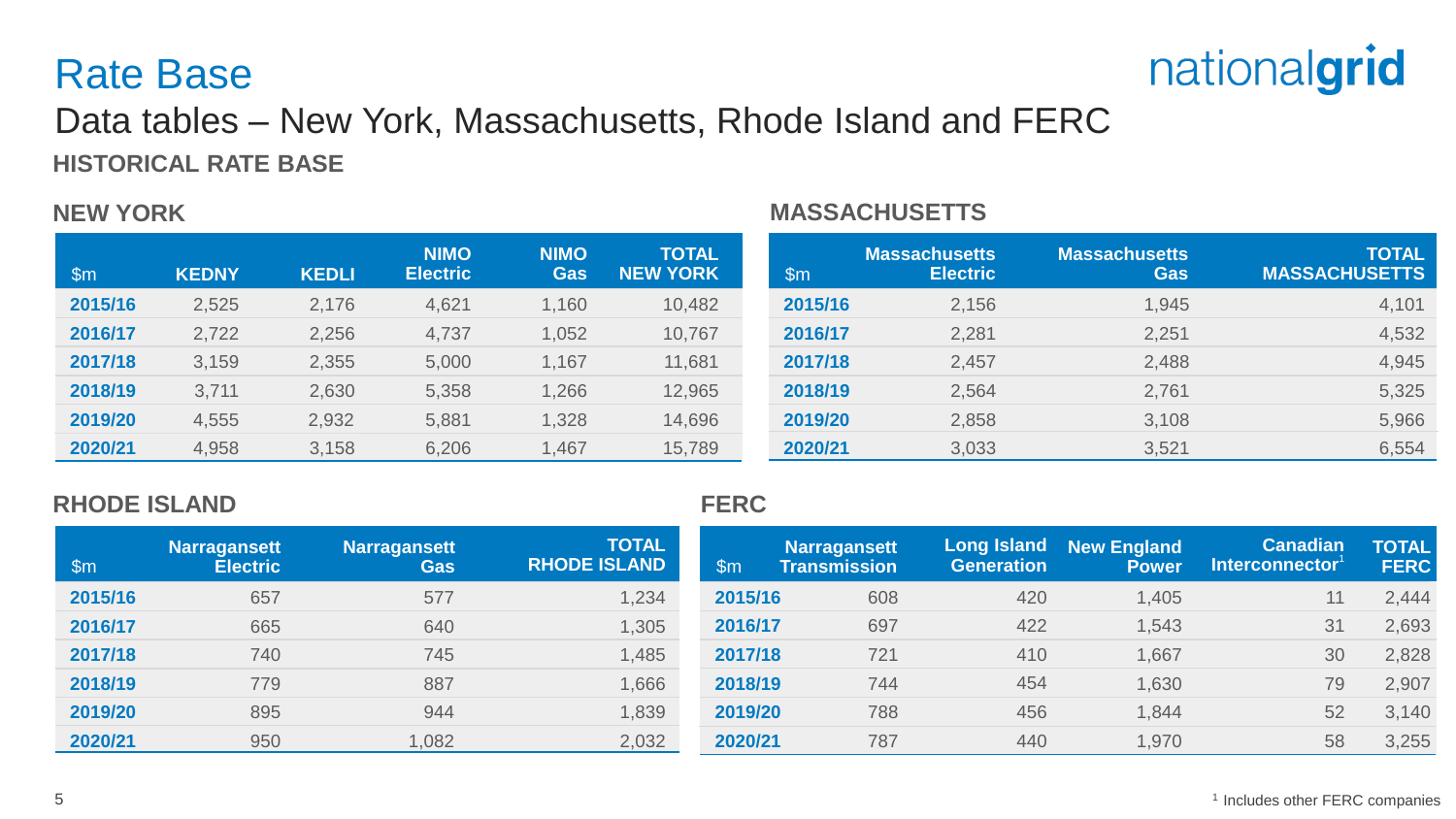## Capital Expenditure

## nationalgrid

### Data tables – New York, Massachusetts, Rhode Island and FERC

**HISTORICAL CAPITAL EXPENDITURE** (excludes cost of removal and Service Company)

#### **NEW YORK MASSACHUSETTS**

| $\mathsf{Sm}$ | <b>KEDNY</b> | <b>KEDLI</b> | <b>NIMO</b><br><b>Electric</b> | <b>NIMO</b><br><b>Gas</b> | <b>TOTAL</b><br><b>NEW YORK</b> | $\mathsf{Sm}$ | <b>Massachusetts</b><br><b>Electric</b> | <b>Massachusetts</b><br>Gas | <b>TOTAL</b><br><b>MASSACHUSETTS</b> |
|---------------|--------------|--------------|--------------------------------|---------------------------|---------------------------------|---------------|-----------------------------------------|-----------------------------|--------------------------------------|
| 2015/16       | 447          | 254          | 499                            | 114                       | 1,314                           | 2015/16       | 292                                     | 403                         | 695                                  |
| 2016/17       | 459          | 244          | 462                            | 116                       | 1,281                           | 2016/17       | 279                                     | 512                         | 791                                  |
| 2017/18       | 677          | 313          | 533                            | 128                       | 1,651                           | 2017/18       | 346                                     | 611                         | 957                                  |
| 2018/19       | 727          | 386          | 566                            | 145                       | 1,824                           | 2018/19       | 320                                     | 385                         | 705                                  |
| 2019/20       | 806          | 402          | 615                            | 154                       | 1,977                           | 2019/20       | 319                                     | 568                         | 887                                  |
| 2020/21       | 641          | 407          | 664                            | 167                       | 1,879                           | 2020/21       | 307                                     | 610                         | 917                                  |

#### **RHODE ISLAND FERC**

| \$m     | Narragansett<br><b>Electric</b> | Narragansett<br>Gas | <b>TOTAL</b><br><b>RHODE ISLAND</b> | $\mathsf{Sm}$ | Narragansett<br><b>Transmission</b> | <b>Long Island</b><br><b>Generation</b> | <b>New England</b><br><b>Power</b> | <b>Canadian</b><br>Interconnector <sup>®</sup> | <b>TOTAL</b><br><b>FERC</b> |
|---------|---------------------------------|---------------------|-------------------------------------|---------------|-------------------------------------|-----------------------------------------|------------------------------------|------------------------------------------------|-----------------------------|
| 2015/16 | 84                              | 114                 | 198                                 | 2015/16       | 102                                 | 31                                      | 204                                | 38                                             | 375                         |
| 2016/17 | 92                              | 104                 | 196                                 | 2016/17       | 91                                  | 37                                      | 187                                | 67                                             | 382                         |
| 2017/18 | 112                             | 120                 | 232                                 | 2017/18       | 39                                  | 59                                      | 192                                | 22                                             | 312                         |
| 2018/19 | 124                             | 121                 | 245                                 | 2018/19       | 65                                  | 51                                      | 180                                | 33                                             | 329                         |
| 2019/20 | 100                             | 173                 | 273                                 | 2019/20       | 48                                  | 49                                      | 227                                | 60                                             | 384                         |
| 2020/21 | 108                             | 173                 | 281                                 | 2020/21       | 80                                  | 48                                      | 239                                | 93                                             | 460                         |